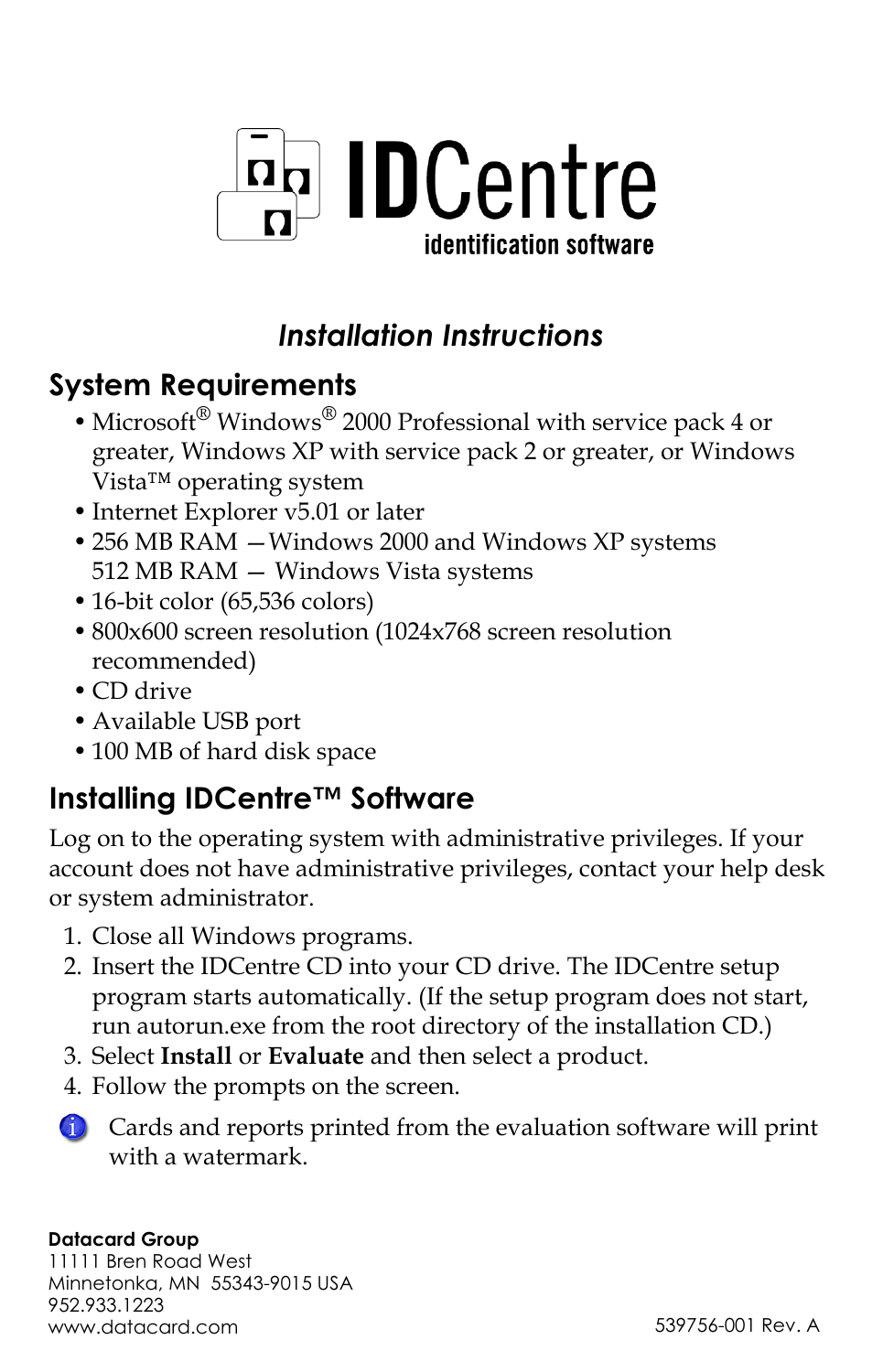Installing Add-ons

The software CD contains installations for three optional applications. The Proximity Card Plug-in can be installed only after either IDCentre Silver or Gold has been installed. The Plug-in for Lifetouch<sup>®</sup> Photo Import and the Plug-in for SASI Photo Export can be installed only after IDCentre Gold has been installed.

- 1. With the IDCentre CD still in your CD drive and the first page of the Installation CD displayed, select **Install**.
- 2. Select the plug-in you purchased.
- 3. Follow the prompts on the screen.

## **Installing Adobe Reader**

Adobe<sup>®</sup> Reader<sup>®</sup> software is required to use the Online Reference Library. If it is not already on your computer, do the following:

- 1. With the IDCentre CD still in your CD drive and the first page of the Installation CD displayed, select **View Docs**.
- 2. Click **Install Adobe Reader**.
- 3. Follow the prompts on the screen.

## **Installing and Configuring the USB Security Key**

- **The following information does not apply if you are evaluating** IDCentre software.
- 1. After software installation is complete and the computer reboots, insert the IDCentre software USB security key into an empty USB port. The system will recognize the key and enable it for use.
- **C** Completing the following steps will improve performance.
- 2. Select **Start | Programs | Datacard | Support | Security Key Configuration Utility**. The SetupSysDriver window opens.
- 3. Click **Configure Driver**.You will see a dialog box similar to the following, depending on your system:

| $\vert x \vert$<br>Sentinel Driver |                                   |                             |                               |                          |               |                           |            |                      |  |
|------------------------------------|-----------------------------------|-----------------------------|-------------------------------|--------------------------|---------------|---------------------------|------------|----------------------|--|
|                                    | Ports                             |                             |                               |                          |               |                           |            |                      |  |
|                                    | <b>Physical</b><br><b>Address</b> | Port Type                   |                               | <b>Bus # Bus Type</b>    | Addr<br>Space | <b>DOS</b><br><b>Addr</b> | Use?       | <b>Created</b><br>Bν |  |
|                                    | 378<br>$\sim$                     | <b>IBM AT</b><br><b>USB</b> | n<br>$\overline{\phantom{a}}$ | <b>ISA</b><br><b>USB</b> | 1/0<br>---    | ļ<br>---                  | Yes<br>Yes | System<br>System     |  |
|                                    |                                   | Add                         | Remove                        | Edit                     | OK            | Cancel                    |            | Help<br>About        |  |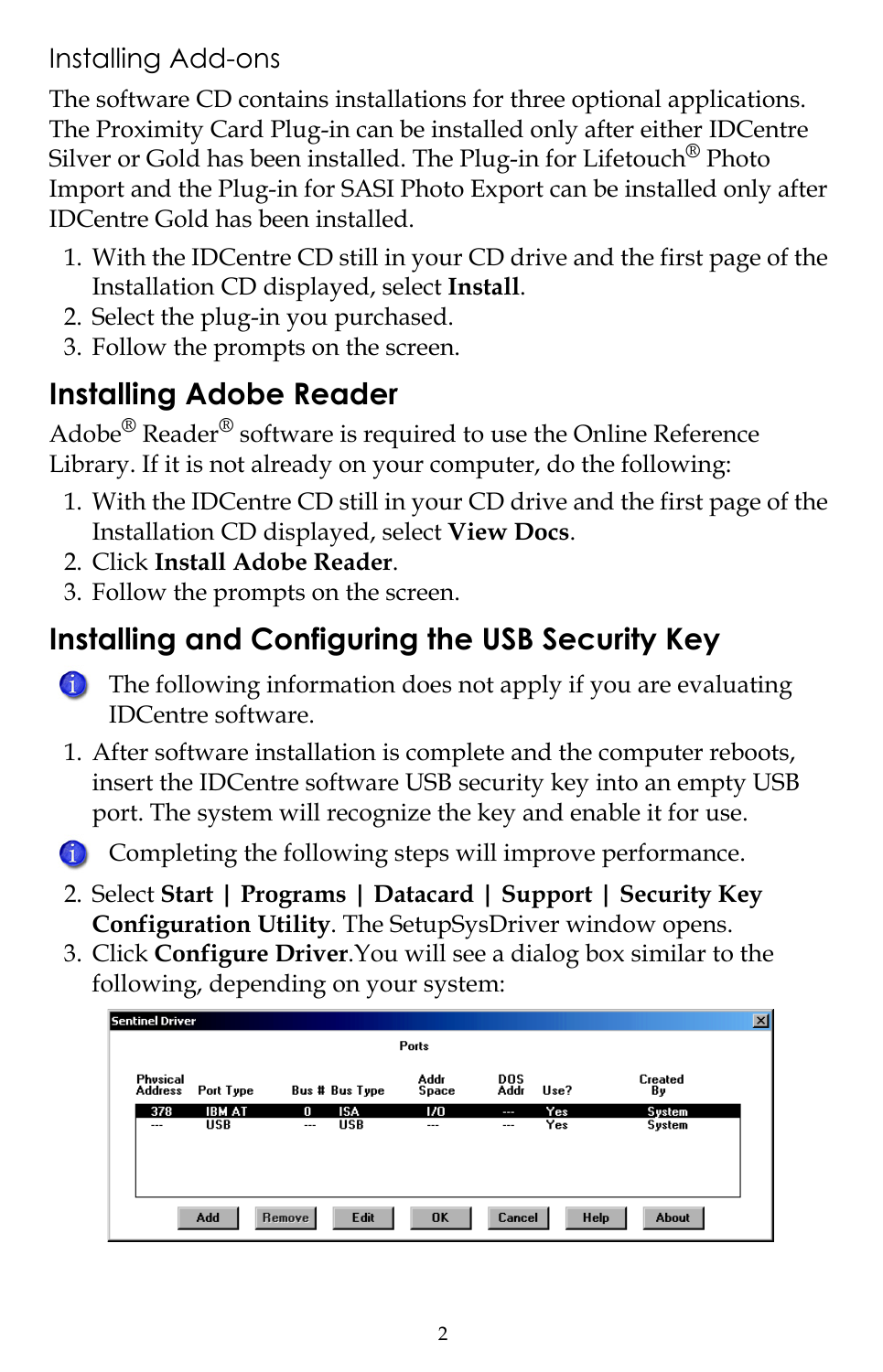4. Select each parallel port and click **Edit**. The Configure Port dialog box opens.

| <b>Configure Port</b>                              |                  |           |  |  |  |  |  |  |
|----------------------------------------------------|------------------|-----------|--|--|--|--|--|--|
| Use this port?                                     | C <sub>Yes</sub> |           |  |  |  |  |  |  |
| <b>Bus Address:</b>                                | 378              | <b>OK</b> |  |  |  |  |  |  |
| <b>Bus Number:</b>                                 | Bus 0            |           |  |  |  |  |  |  |
| <b>Bus Type:</b>                                   |                  | Cancel    |  |  |  |  |  |  |
| Address Space:                                     | 1/0              | Help      |  |  |  |  |  |  |
| Port Type                                          | <b>ECP</b>       |           |  |  |  |  |  |  |
| <b>Autodetect Used?</b>                            | ⊽                |           |  |  |  |  |  |  |
| Port Ownership Method:                             |                  |           |  |  |  |  |  |  |
| l⊽ Auto<br>$\nabla$ System $\nabla$ Raise Priority |                  |           |  |  |  |  |  |  |
| 10000<br>Acquisition Timeout (ms):                 |                  |           |  |  |  |  |  |  |

- 5. Select **No** (next to **Use this port?**) and click **OK**. Confirm the changes you made.
- 6. When all parallel ports have been edited, click **OK** to exit the Sentinel Driver dialog box.
- 7. From the menu bar, select **File** and then **Exit**.

# **Initial Login**

The installation program creates a default IDCentre User Name: Admin. The password for this user name is also Admin. You can use the Admin user name to log into any IDCentre application.

**Recommendation:** Use the Admin User Name to log in to the Administrator application. Immediately create an IDCentre user account for yourself with System Administrator privileges (see the Administrator help topic "Manage user accounts"), and then change the password for the Admin User Name (see the Administrator help topic "Change your password").

### **Learning about IDCentre Applications**

There are three sources of information about IDCentre identification software:

**Online Reference Library** — Included are the IDCentre *Operator's Guide*  and the *Administrator's Guide*, as well as guides on using printers available from Datacard. You can read documents online or print them for later reference. To access the Online Reference Library, double-click the IDCentre Library icon on your desktop.